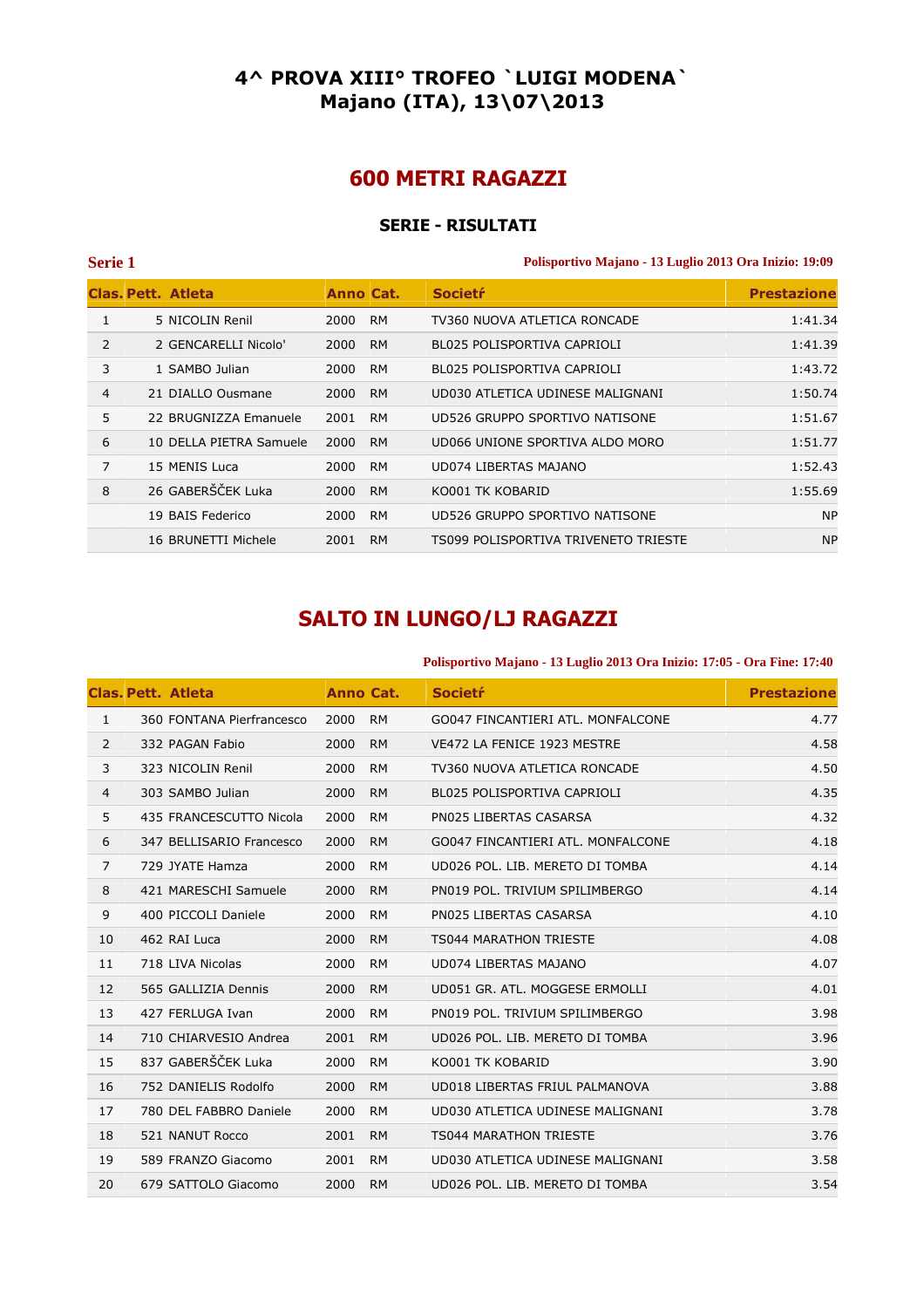| 21 | 834 MANSUTTI Gabriele | 2001 | <b>RM</b> | UD026 POL. LIB. MERETO DI TOMBA      | 3.40 |
|----|-----------------------|------|-----------|--------------------------------------|------|
| 22 | 662 AITA Valerio      | 2001 | <b>RM</b> | UD074 LIBERTAS MAJANO                | 3.39 |
| 23 | 818 CLEMENTE Gioele   | 2001 | <b>RM</b> | UD014 NUOVA ATLETICA TAVAGNACCO      | 3.29 |
| 24 | 675 PICCOLI Fabio     | 2001 | <b>RM</b> | UD026 POL. LIB. MERETO DI TOMBA      | 3.27 |
| 25 | 820 CALAFIORE Vincent | 2000 | <b>RM</b> | UD014 NUOVA ATLETICA TAVAGNACCO      | 3.18 |
| 26 | 674 PELLEGRINI Andrea | 2001 | <b>RM</b> | UD026 POL. LIB. MERETO DI TOMBA      | 3.16 |
| 27 | 642 MIZZAU Francesco  | 2000 | <b>RM</b> | UD102 ATHLETIC CLUB APICILIA         | 3.08 |
| 28 | 583 COMAND Davide     | 2001 | <b>RM</b> | UD100 LAVARIANESE                    | 3.03 |
| 29 | 812 COPPINO Omar      | 2001 | <b>RM</b> | UD074 LIBERTAS MAJANO                | 2.96 |
|    | 468 MUGGIA Alberto    | 2001 | <b>RM</b> | TS099 POLISPORTIVA TRIVENETO TRIESTE | Ass  |
|    | 519 MOSETTI Alessio   | 2001 | <b>RM</b> | TS099 POLISPORTIVA TRIVENETO TRIESTE | Ass  |

# **60 PIANI RAGAZZE**

## **SERIE - RISULTATI**

### **Serie 4 Polisportivo Majano - 13 Luglio 2013 Ora Inizio: 18:29**

|                |                | Clas. Cors. Pett. Atleta | <b>Anno</b> | Cat. | <b>Societr</b>                    | <b>Prestazione</b> |
|----------------|----------------|--------------------------|-------------|------|-----------------------------------|--------------------|
|                | 3              | 357 LONGO Ludovica       | 2000        | RF   | GO047 FINCANTIERI ATL. MONFALCONE | 9.39               |
| $\mathfrak{D}$ | $\overline{4}$ | 406 NOCENTE Asia         | 2000        | RF   | <b>PN025 LIBERTAS CASARSA</b>     | 9.41               |
| 3              | 5              | 841 KALAN Lara           | 2000        | RF   | KO001 TK KOBARID                  | 9.42               |
| 4              | $\overline{2}$ | 654 TASSIN Elisabetta    | 2001        | RF   | UD018 LIBERTAS FRIUL PALMANOVA    | 9.47               |
|                |                | 691 SPIZZO Marianna      | 2000        | RF   | UD074 LIBERTAS MAJANO             | 9.63               |
| 6              | 6              | 436 ABELI Beatrice       | 2001        | RF   | <b>PN025 LIBERTAS CASARSA</b>     | 9.65               |

**Serie 8 Polisportivo Majano - 13 Luglio 2013 Ora Inizio: 18:37** 

|   |    | <b>Clas, Cors, Pett. Atleta</b> | Anno Cat. |           | <b>Societr</b>                      | <b>Prestazione</b> |
|---|----|---------------------------------|-----------|-----------|-------------------------------------|--------------------|
|   |    | 419 HERGHELEGIU Cristina Ma2001 |           | - RF      | PN019 POL. TRIVIUM SPILIMBERGO      | 9.38               |
|   |    | 802 IAVORNIC Elisabeth          | 2000      | <b>RF</b> | KO001 TK KOBARID                    | 9.40               |
|   | 4  | 800 GALVANI Aurora              | 2000      | <b>RF</b> | UD031 POL. LIB. GRIONS E REMANZACCO | 9.59               |
| 4 | 5. | 749 PICCO Martina               | 2001      | <b>RF</b> | UD503 GEMONATLETICA S.R.L. DIL.     | 9.77               |
|   |    | 702 FLORAMO Elisa               | 2001      | <b>RF</b> | UD074 LIBERTAS MAJANO               | 10.96              |

# **600 METRI RAGAZZE**

## **SERIE - RISULTATI**

### **Serie 1 Polisportivo Majano - 13 Luglio 2013 Ora Inizio: 19:00**

|   | <b>Clas, Pett. Atleta</b> | Anno Cat. |           | <b>Societr</b>                       | <b>Prestazione</b> |
|---|---------------------------|-----------|-----------|--------------------------------------|--------------------|
|   | 31 AVOLEDO Fabiola        | 2000      | <b>RF</b> | PN025 LIBERTAS CASARSA               | 1:43.83            |
| 2 | 37 DRAGO Alice            | 2000      | <b>RF</b> | TS087 C.AZ. FINCANTIERI WARTSILA IT. | 1:44.50            |
| 3 | 46 MODESTO Michela        | 2000      | <b>RF</b> | UD074 LIBERTAS MAJANO                | 1:51.99            |
| 4 | 56 PERICOLO Francesca     | 2000      | <b>RF</b> | UD026 POL. LIB. MERETO DI TOMBA      | 1:52.68            |
| 5 | 60 CUKJATI Hana           | 2000      | <b>RF</b> | KO001 TK KOBARID                     | 1:52.97            |
| 6 | 39 PELLIZZARI Martina     | 2000      | <b>RF</b> | TS087 C.AZ. FINCANTIERI WARTSILA IT. | 1:53.84            |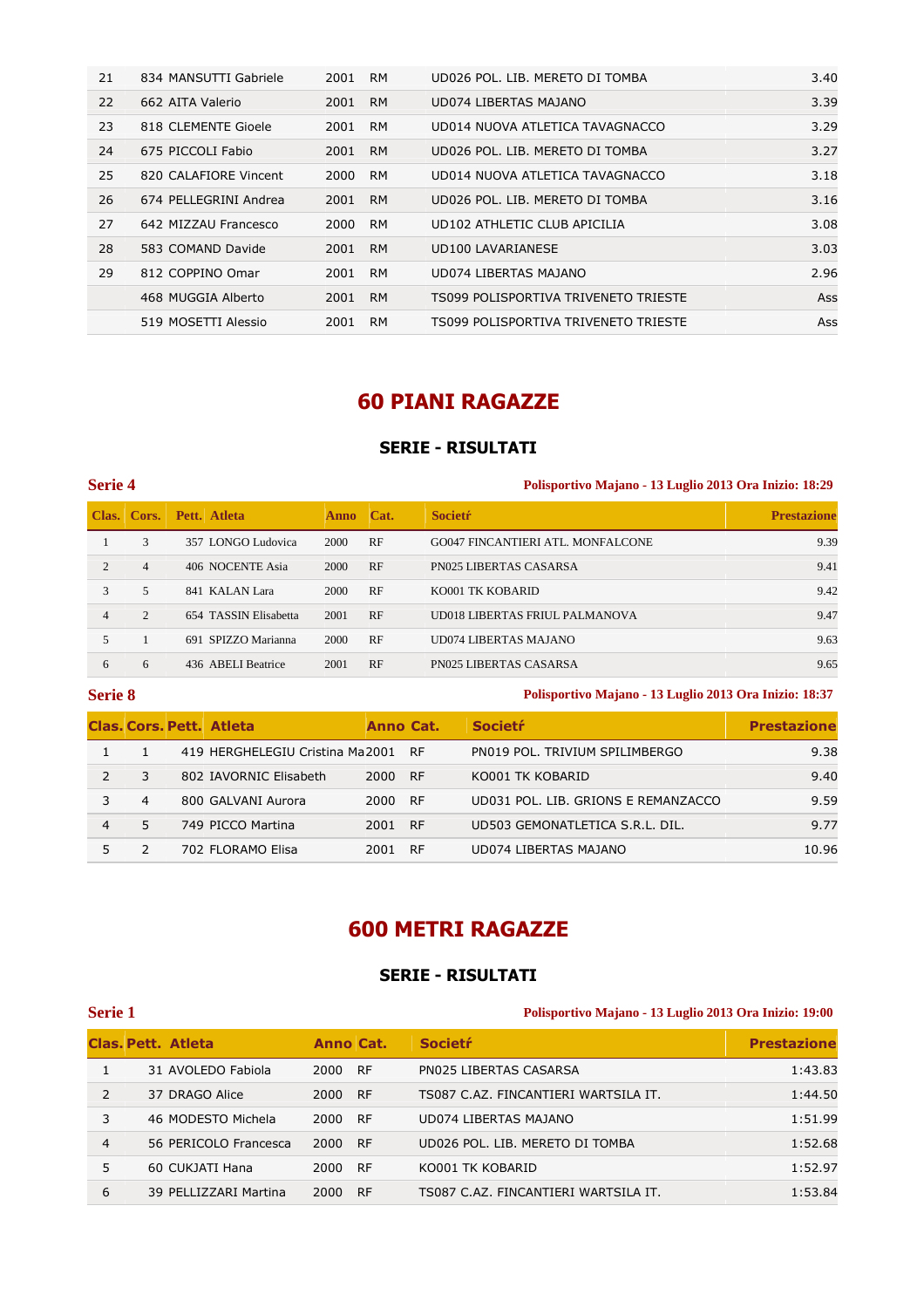|    | 59 KALAN Lara        | 2000 | <b>RF</b> | KO001 TK KOBARID                     | 1:54.54   |
|----|----------------------|------|-----------|--------------------------------------|-----------|
| 8  | 41 GALUPPO Francesca | 2000 | <b>RF</b> | TS099 POLISPORTIVA TRIVENETO TRIESTE | 1:57.11   |
| 9  | 62 LAZAR Cristiana   | 2000 | <b>RF</b> | UD034 POL. LIBERTAS TOLMEZZO         | 1:58.61   |
| 10 | 53 PLAZZOTTA Fiza    | 2001 | <b>RF</b> | UD066 UNIONE SPORTIVA ALDO MORO      | 2:01.62   |
| 11 | 29 ANGARAN Adriana   | 2001 | <b>RF</b> | BL025 POLISPORTIVA CAPRIOLI          | 2:02.57   |
| 12 | 58 MANFREDA Dea      | 2001 | <b>RF</b> | KO001 TK KOBARID                     | 2:04.89   |
| 13 | 45 MADI Karima       | 2001 | <b>RF</b> | UD093 CARNIATLETICA                  | 2:09.84   |
|    | 32 MAZZOLINI Chiara  | 2000 | <b>RF</b> | PN025 LIBERTAS CASARSA               | <b>NP</b> |

# **VORTEX RAGAZZE**

## **Polisportivo Majano - 13 Luglio 2013 Ora Inizio: 17:00 - Ora Fine: 18:00**

|                | <b>Clas. Pett. Atleta</b>  | <b>Anno Cat.</b> |           | <b>Societr</b>                   | <b>Prestazione</b> |
|----------------|----------------------------|------------------|-----------|----------------------------------|--------------------|
| $\mathbf{1}$   | 843 CUKJATI Hana           | 2000 RF          |           | KO001 TK KOBARID                 | 51.64              |
| $\overline{2}$ | 399 AVOLEDO Fabiola        | 2000             | <b>RF</b> | PN025 LIBERTAS CASARSA           | 46.65              |
| 3              | 396 CROVATO Elisa          | 2000             | <b>RF</b> | PN049 POLISPORTIVA AZZANESE      | 38.92              |
| $\overline{4}$ | 573 DONATO Costanza        | 2000             | <b>RF</b> | UD110 ATLETICA 2000              | 38.58              |
| 5              | 765 MARTINIS Isabella      | 2000             | <b>RF</b> | UD030 ATLETICA UDINESE MALIGNANI | 38.11              |
| 6              | 839 MANFREDA Dea           | 2001             | <b>RF</b> | KO001 TK KOBARID                 | 37.97              |
| 7              | 563 DOVIER Federica        | 2000             | <b>RF</b> | UD030 ATLETICA UDINESE MALIGNANI | 35.20              |
| 8              | 657 AITA Samantha          | 2001             | <b>RF</b> | UD074 LIBERTAS MAJANO            | 34.52              |
| 9              | 708 PERESSINI Letizia      | 2000             | <b>RF</b> | UD026 POL. LIB. MERETO DI TOMBA  | 34.23              |
| 10             | 568 BORTOLETTO Mara        | 2000             | <b>RF</b> | UD030 ATLETICA UDINESE MALIGNANI | 33.90              |
| 11             | 474 VALENTA Vittoria       | 2000             | <b>RF</b> | TS044 MARATHON TRIESTE           | 33.36              |
| 12             | 727 PEGORARO Giada         | 2000             | <b>RF</b> | UD026 POL. LIB. MERETO DI TOMBA  | 33.01              |
| 13             | 416 CASALI Vera            | 2001             | <b>RF</b> | PN019 POL. TRIVIUM SPILIMBERGO   | 30.99              |
| 14             | 770 BALDO Alessia          | 2000             | <b>RF</b> | UD102 ATHLETIC CLUB APICILIA     | 30.68              |
| 15             | 623 FOLADORE Jessica       | 2000             | <b>RF</b> | UD034 POL. LIBERTAS TOLMEZZO     | 30.17              |
| 16             | 410 NICODEMO Marta         | 2001             | <b>RF</b> | PN025 LIBERTAS CASARSA           | 26.77              |
| 17             | 418 OGBODO Udoka           | 2001             | <b>RF</b> | PN049 POLISPORTIVA AZZANESE      | 26.30              |
| 18             | 325 ELEAGU Jessica Ucheoma | 2000             | <b>RF</b> | TV341 ATLETICA SILCA CONEGLIANO  | 25.54              |
| 19             | 814 COVAZZI Anna           | 2000             | <b>RF</b> | UD014 NUOVA ATLETICA TAVAGNACCO  | 25.40              |
| 20             | 576 PICCOLI Silvia         | 2000             | <b>RF</b> | UD026 POL. LIB. MERETO DI TOMBA  | 25.35              |
| 21             | 442 CUDICIO Sarah          | 2000             | <b>RF</b> | PN019 POL. TRIVIUM SPILIMBERGO   | 25.19              |
| 22             | 597 MODESTO Michela        | 2000             | <b>RF</b> | UD074 LIBERTAS MAJANO            | 25.01              |
| 23             | 823 PALESE Teresa          | 2001             | <b>RF</b> | UD503 GEMONATLETICA S.R.L. DIL.  | 24.08              |
| 24             | 738 DOMINI Maddalena       | 2000             | <b>RF</b> | UD026 POL. LIB. MERETO DI TOMBA  | 23.91              |
| 25             | 579 MADI Karima            | 2001             | <b>RF</b> | UD093 CARNIATLETICA              | 23.59              |
| 26             | 725 DI BIN Veronica        | 2000             | <b>RF</b> | UD026 POL. LIB. MERETO DI TOMBA  | 23.26              |
| 27             | 619 GRIMOLDI Luisa         | 2000             | <b>RF</b> | UD074 LIBERTAS MAJANO            | 22.95              |
| 28             | 772 DEGANI Shirin          | 2000             | <b>RF</b> | UD030 ATLETICA UDINESE MALIGNANI | 22.50              |
| 29             | 439 RIBAUDO Ambra          | 2000             | <b>RF</b> | PN019 POL. TRIVIUM SPILIMBERGO   | 20.33              |
| 30             | 713 PONTE Rita Argelys     | 2000             | <b>RF</b> | UD030 ATLETICA UDINESE MALIGNANI | 20.29              |
| 31             | 678 SATTOLO Gaia           | 2001             | <b>RF</b> | UD026 POL. LIB. MERETO DI TOMBA  | 20.11              |
| 32             | 792 CARGNELUTTI Sara       | 2001             | <b>RF</b> | UD503 GEMONATLETICA S.R.L. DIL.  | 19.99              |